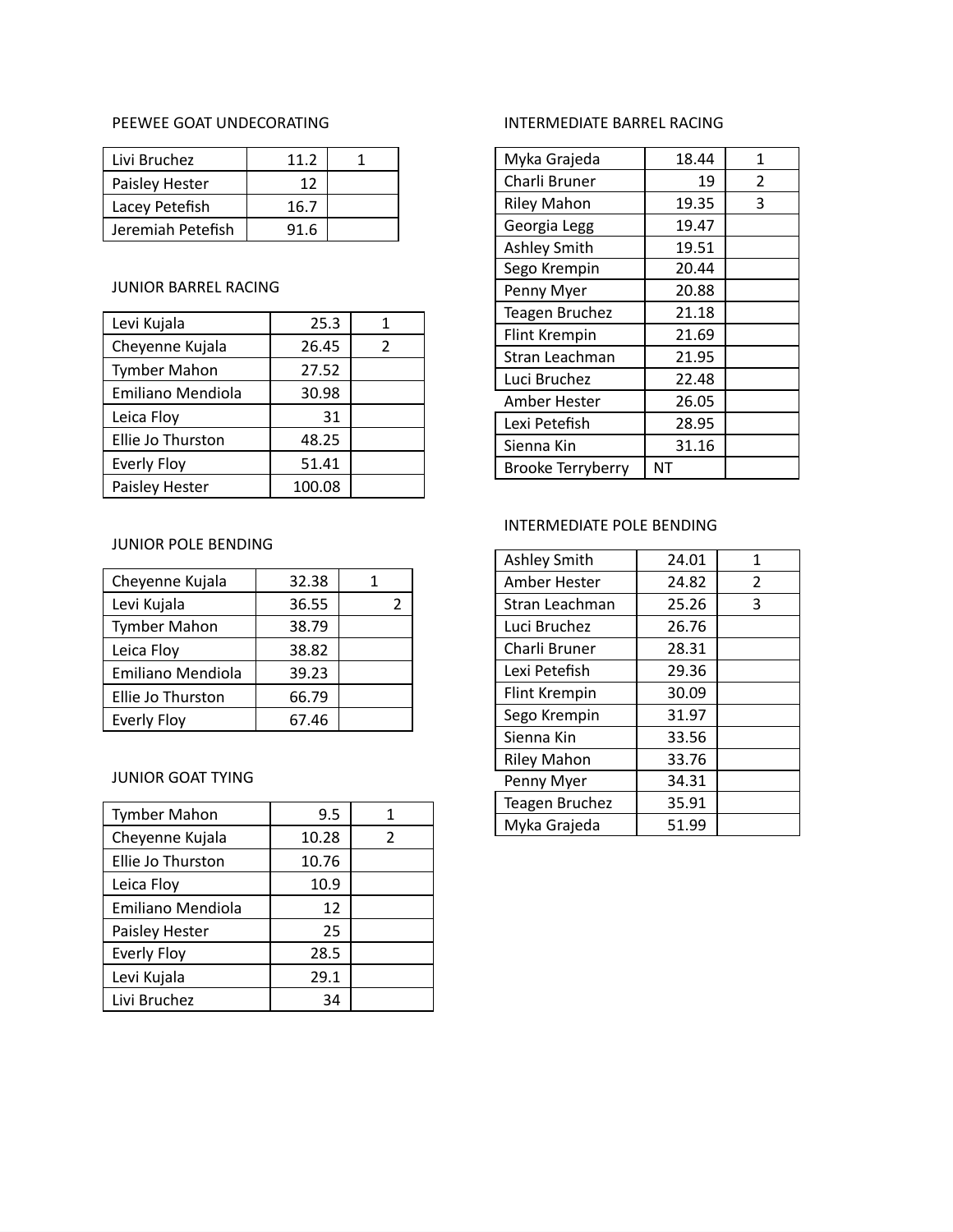#### INTERMEDIATE GOAT TYING

| INTERMEDIATE GOAT TYING |       |                | IN <sub>1</sub> |
|-------------------------|-------|----------------|-----------------|
| <b>Ashley Smith</b>     | 9.28  | 1              | Ru              |
| Luci Bruchez            | 10.02 | $\overline{2}$ | Ch              |
| Lexi Petefish           | 11.91 | 3              | Asl             |
| Sego Krempin            | 11.94 |                | M,              |
| Chance Knez             | 13.43 |                | Str             |
| Myka Grajeda            | 13.91 |                | Str             |
| Flint Krempin           | 15.91 |                | Ru              |
| <b>Riley Mahon</b>      | 17.59 |                | Ril             |
| Stran Leachman          | 18.31 |                | Asl             |
| Sienna Kin              | 22.44 |                | My              |
| Rudy Mendiola Jr        | 25.59 |                | Lu              |
| Amber Hester            | 37.3  |                | Lu              |
|                         |       |                | Ril             |
|                         |       |                | Flir            |
| INTERMEDIATE BREAKAWAY  |       |                | Tea             |

| <b>Riley Mahon</b>    | 3.28 | 1 |
|-----------------------|------|---|
| <b>Ashley Smith</b>   | 3.38 | 2 |
| Rudy Mendiola Jr      | 3.98 | 3 |
| <b>Teagen Bruchez</b> | 4.79 |   |
| Myka Grajeda          | 6.88 |   |
| Luci Bruchez          | 6.93 |   |
| Cheyenne Kujala       | NΤ   |   |
| Stran Leachman        | NΤ   |   |
| Flint Krempin         | NΤ   |   |
| Chance Knez           | ΝT   |   |
| Amber Hester          | NΤ   |   |
| Sego Krempin          | NΤ   |   |

#### TER MEDIAT E T E A M R O PIN G

| Rudy Mendiola Jr      | 6.53      | 1 |
|-----------------------|-----------|---|
| <b>Chance Knez</b>    | 12.37     | 2 |
| <b>Ashley Smith</b>   | 16.67     | 3 |
| Myka Grajeda          | 18.43     | 4 |
| Stran Leachman        | 21.71     |   |
| Stran Leachman        | 23.94     |   |
| Rudy Mendiola Jr      | 27.05     |   |
| <b>Riley Mahon</b>    | 32.88     |   |
| <b>Ashley Smith</b>   | 34.26     |   |
| Myka Grajeda          | 39.4      |   |
| Luci Bruchez          | 45.2      |   |
| Luci Bruchez          | NT        |   |
| <b>Riley Mahon</b>    | NΤ        |   |
| <b>Flint Krempin</b>  | ΝT        |   |
| <b>Teagen Bruchez</b> | <b>NT</b> |   |
| Sego Krempin          | NΤ        |   |
| Sego Krempin          | <b>NT</b> |   |
| Flint Krempin         | NΤ        |   |
| <b>Chance Knez</b>    | NΤ        |   |
| <b>Teagen Bruchez</b> | NΤ        |   |

#### SENIOR BARREL RACING

| <b>Brooke Bruner</b> | 19.4  |  |
|----------------------|-------|--|
| Raelynn Marshal      | 19.53 |  |
| Katie Jo Knez        | 20.28 |  |
| Foster Krempin       | 21.12 |  |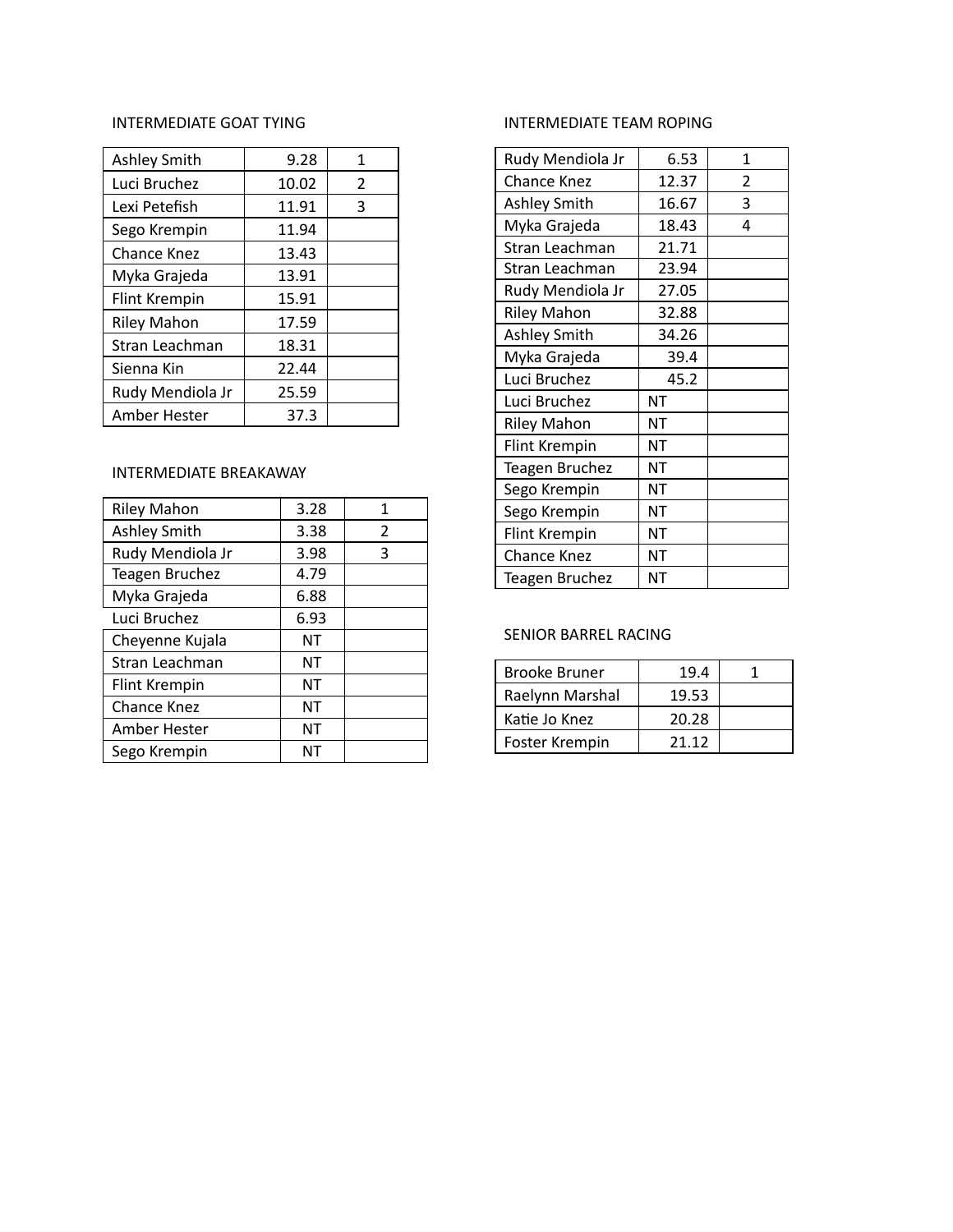#### SENIOR POLE BENDING

| Raelynn Marshal      | 23.53 |  |
|----------------------|-------|--|
| Foster Krempin       | 34.11 |  |
| <b>Brooke Bruner</b> | 38.38 |  |

## SENIOR GOAT TYING

| Katie Jo Knez  | 12.47 |  |
|----------------|-------|--|
| Foster Krempin | 13.02 |  |
| Brooke Bruner  | 13.03 |  |

## SENIOR BREAKAWAY

| <b>Brooke Bruner</b> | 9 97 |  |
|----------------------|------|--|
| Elizabeth Smith      | ΝТ   |  |
| Katie Jo Knez        | ΝТ   |  |
| Foster Krempin       | NT   |  |

## SENIOR TEAM ROPING

| Foster Krempin  | 9.33  | 1 |
|-----------------|-------|---|
| Elizabeth Smith | 29.96 | 2 |
| Katie Jo Knez   | ΝT    |   |
| Elizabeth Smith | ΝT    |   |
| Katie Jo Knez   | ΝT    |   |
| Brooke Bruner   | ΝT    |   |
| Foster Krempin  | ΝT    |   |
| Brooke Bruner   | NΤ    |   |

#### TIE DOWN ROPING

| Foster Krempin | 32 A |  |
|----------------|------|--|
| Flint Krempin  |      |  |

# CHUTE DOGGING

| Foster Krempin        | 3.76      | 1 |
|-----------------------|-----------|---|
| Flint Krempin         | 9.63      | 2 |
| Sego Krempin          | 9.71      | 3 |
| Stran Leachman        | 15.28     |   |
| Luci Bruchez          | 15.81     |   |
| <b>Brooke Bruner</b>  | 21.45     |   |
| Rider Linke           | 27.51     |   |
| <b>Chris Mullinex</b> | 55.5      |   |
| <b>Violet Barr</b>    | 61.76     |   |
| <b>Riley Mahon</b>    | <b>NT</b> |   |
| <b>Emily Perdue</b>   | NΤ        |   |

#### JUNIOR BULL RIDING

| Fionn Pike | NS |
|------------|----|
|------------|----|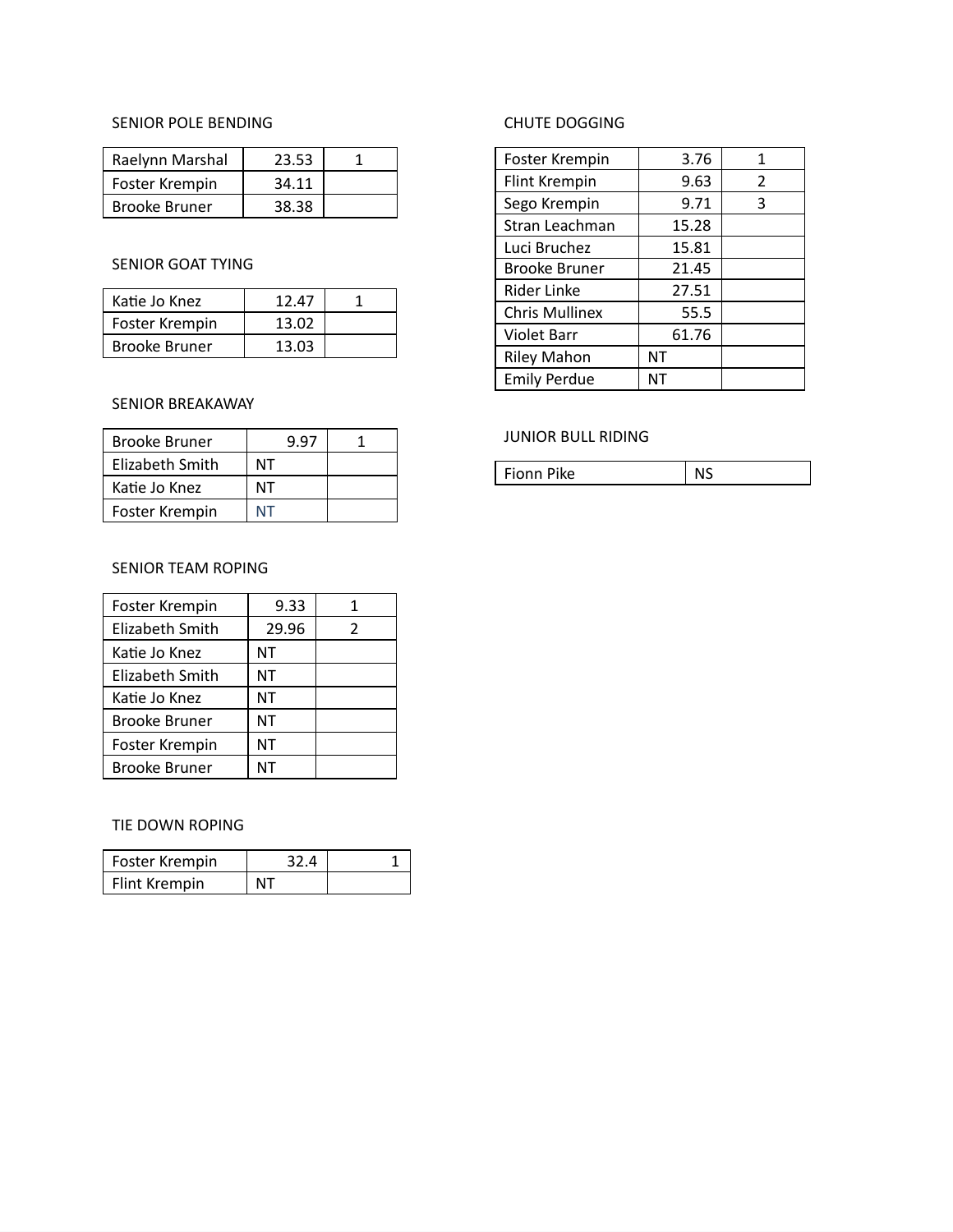#### MENS BREAKAWAY

| Tony Krempin     | 2.97  |  |
|------------------|-------|--|
| Vince Baker      | 5.24  |  |
| Doug Baker       | 11.03 |  |
| Mason Lemmon     | NΤ    |  |
| Foster Krempin   | NΤ    |  |
| Rudy Mendiola Sr |       |  |

## POLE BENDING

| Lacy Jo Thurston        | 23.23 |  |
|-------------------------|-------|--|
| Sego Krempin            | 27.1  |  |
| <b>Realynn Marshall</b> | 27.27 |  |
| Micaela DuMay           | 27.81 |  |
| <b>Brooke Bruner</b>    | 29.87 |  |

#### WOMENS BREAKAWAY

| Aleigh Aurin         | 10.32 |  |
|----------------------|-------|--|
| Tish Linke-Krempin   | 13.88 |  |
| <b>Brooke Bruner</b> | NΤ    |  |
| Tia Edwards          |       |  |

## MIXED TEAM ROPING

| Amy Mahon/Riley Mahon               | 11.37 |  |
|-------------------------------------|-------|--|
| Amy Mahon/Jake Mahon                | 19.71 |  |
| Tel Linke/Rudy Mendiola Jr.         | 28.21 |  |
| Tish Linke-Krempin/Rudy Mendiola Jr | NΤ    |  |
| Brooke Bruner/Foster Krempin        | NΤ    |  |
| Tish Linke-Krempin/Foster Krempin   | NΤ    |  |
| Brooke Bruner/Tony Krempin          | NΤ    |  |

# OPEN TEAM ROPING

| Rudy Mendiola Jr./Rudy Mendiola Sr. | 7.69 |  |
|-------------------------------------|------|--|
| Mason Lemmon/Vince Baker            | NΤ   |  |
| Jake Mahon/Riley Mahon              | ΝT   |  |
| Foster Krempin/Tony Krempin         | ΝT   |  |
| Mason Lemmon/Doug Baker             | ΝT   |  |
| Amy Mahon/Andy Murphy               | ΝT   |  |
| Tel Linke/Rudy Mendiola Sr.         | ΝT   |  |
| Tony Krempin/Foster Krempin         | ΝT   |  |
| Vince Baker/Doug Baker              | ΝT   |  |
| Jake Mahon/Andy Murphy              | ΝT   |  |
| Tel Linke/Rudy Mendiola Jr.         | NΤ   |  |

# OPEN BARREL RACING

| <b>Brooke Bruner</b> | 19.12 |               |
|----------------------|-------|---------------|
| Tara Legg            | 19.53 | $\mathcal{L}$ |
| Raelynn Marshall     | 20.78 |               |
| Lacy Jo Thurston     | 24.9  |               |
| Janet Engel          | 25.09 |               |
| Aleigh Aurin         | 29.64 |               |

## LOCAL BARREL RACING

|               | 22.5 |  |
|---------------|------|--|
| Micaela DuMay |      |  |
|               | 25.8 |  |
| Lexi Petefish |      |  |
|               | 30.5 |  |
| Sego Krempin  |      |  |